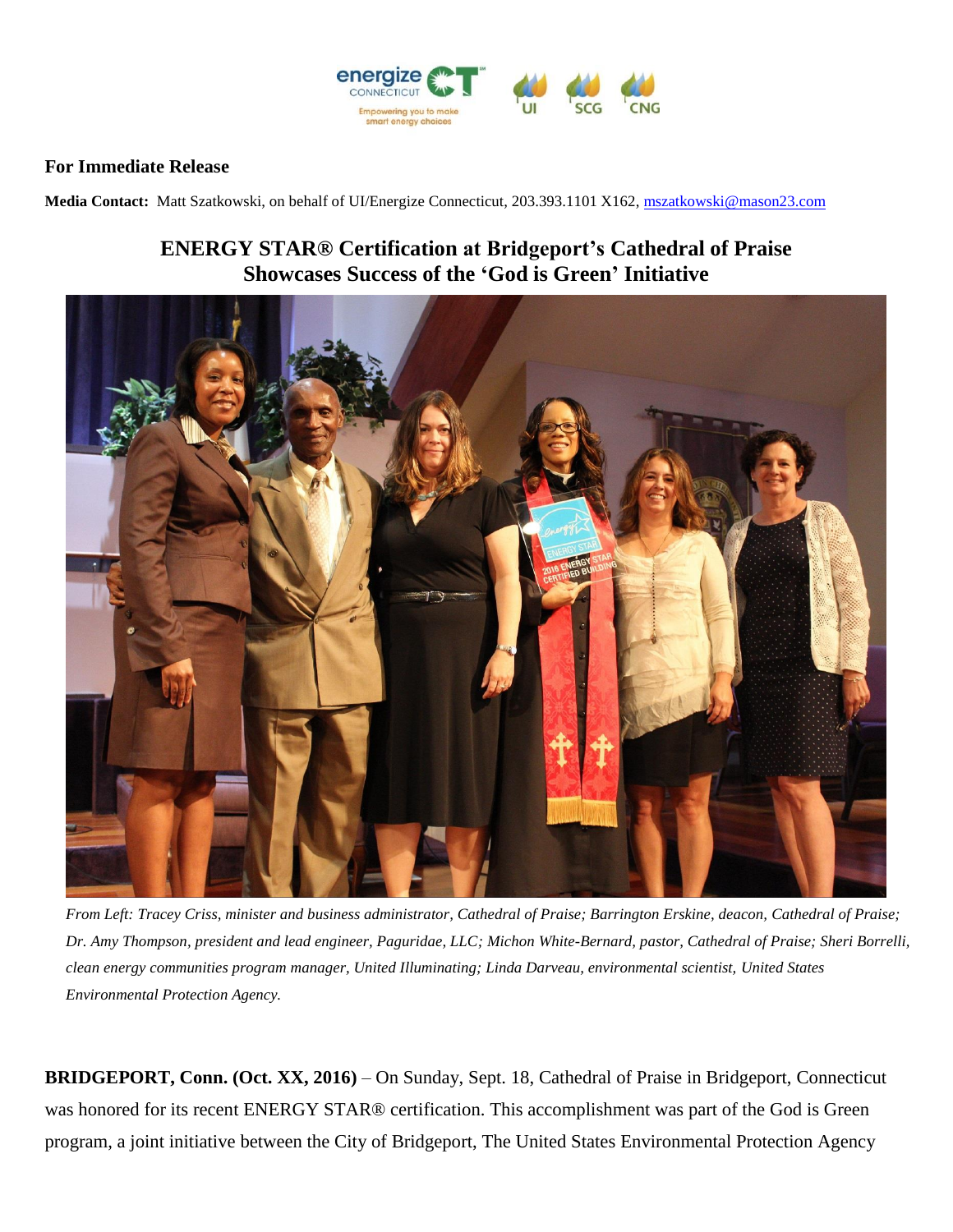(EPA), the Connecticut Green Bank, Paguridae, LLC and United Illuminating (UI), a subsidiary of AVANGRID, Inc., through the Energize Connecticut initiative.

"God is Green" was created to help Bridgeport houses of worship determine specific sustainability solutions and create a plan of action to become more energy efficient. The program was launched June 2015 with an educational event that was held at the Margaret E. Morton Government Center in Bridgeport. Here, a panel including city officials and staff from the EPA and UI provided information to local houses of worship on the importance of energy conservation and sustainability.

Over the next 18 months, Dr. Amy Thompson, president and lead engineer of Paguridae, LLC, accompanied by a student from the University of New Haven, conducted benchmarking and collected information to create energy portfolios and track results.

Since it joined the God is Green program, Cathedral of Praise has made a multitude of improvements on its path to ENERGY STAR certification. In October 2015, all lights in the sanctuary were converted to high-efficiency light emitting diode (LED) bulbs. Additionally, the church upgraded its exterior and parking lighting to not only increase energy-efficiency but also help develop a safer environment. The church uses central heating, air conditioning, and ventilation to heat and cool 100 percent of their building. A portion of the resources required to complete these projects were provided through participation in UI's Small Business Energy Advantage (SBEA) program.

Compared to a baseline audit from 2013, Church of Praise Cathedral saw a 23 percent electricity reduction of 57,923 kilowatt-hours (kWh) to 44,464 kWh. This reduction was accompanied by a six percent decrease in natural gas usage, which when combined with the kWh savings results in a total estimated annual energy cost decrease of \$735 per year since 2013. Additionally, there was a decrease in greenhouse gas emissions of four metric tons carbon dioxide equivalent (MTCDE), which is roughly the amount of exhaust your car makes driving each year. Overall, weather-normalized site energy declined 13 percent. Cathedral of Praise spends about \$28,000 a year less than a typical church with the same building size and operating characteristics. These are funds that can be used for other church services and activities.

"The God is Green initiative has taught us to be conscious of our energy consumption and has allowed us to take control of our energy bills, ultimately saving money that can be allocated toward other necessary upgrades in our church," said Tracey Criss, minister and business administrator, Cathedral of Praise. "These results are overwhelming and I am extremely proud of our church's commitment to energy efficiency."

These reductions combined have afforded the church an ENERGY STAR score higher than 75 (on a 1-100 scale) rendering it eligible for ENERGY STAR certification.

"Receiving ENERGY STAR certification is a true testament to the Cathedral of Praise's commitment to energy savings and has allowed the sanctuary to emerge as a leading example for the Bridgeport faith community on the